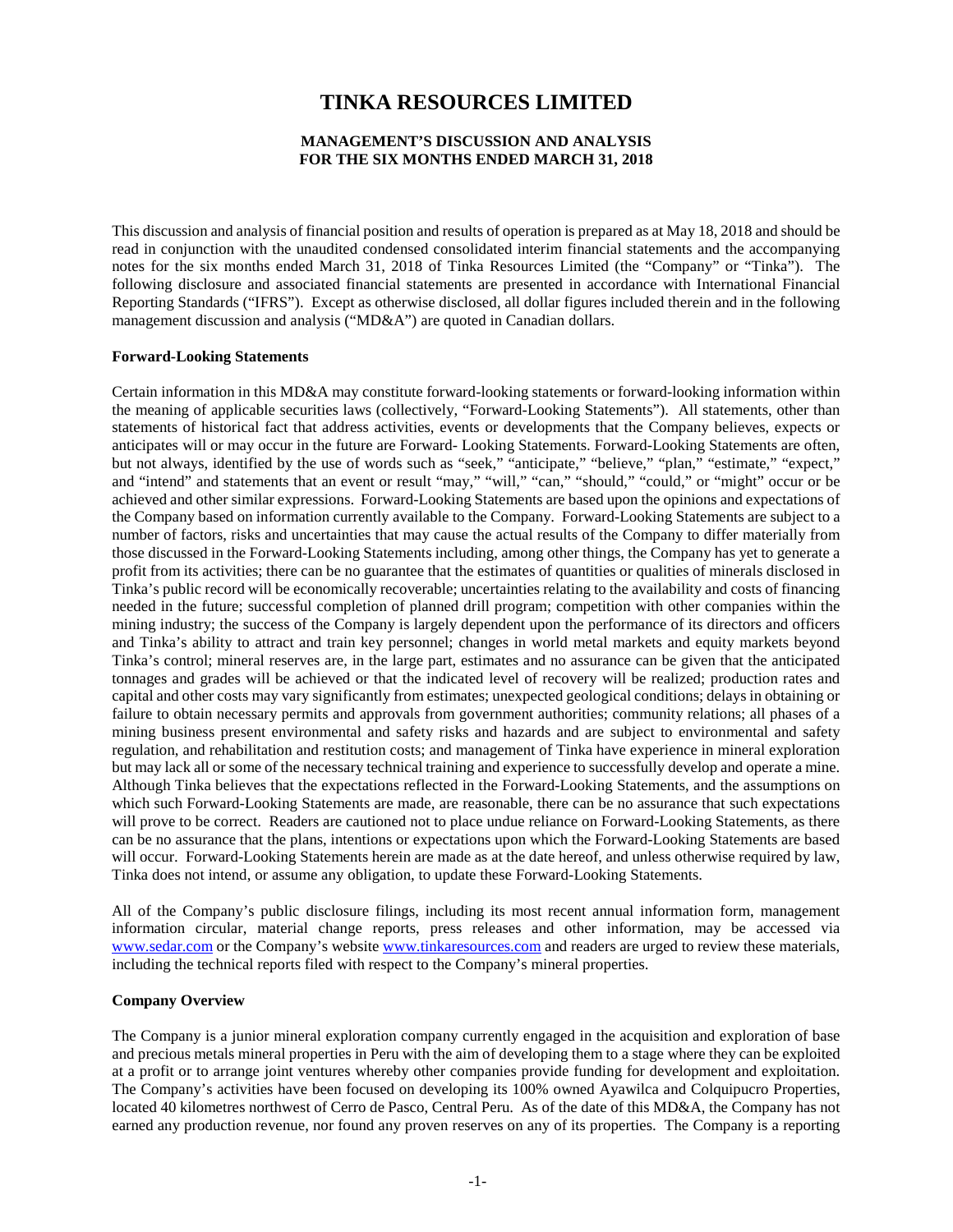issuer in British Columbia and Alberta and trades on the TSX Venture Exchange ("TSXV") as a Tier 1 issuer, under the symbol "TK", on the Lima Stock Exchange under the symbol "TK", on the Frankfurt Exchange under the symbol "TLD".

During the six months ended March 31, 2018 the Company received \$3,833,329 on the exercises of share options and warrants. Subsequent to March 31, 2018 a further \$330,675 has been received on the exercise of share options. In April 2018 the Company completed a number of equity financings to raise \$16,239,496. See also "Results of Operations - Financings" and "Financial Condition/Capital Resources".

## **Current Directors and Officers**

As at the date of this MD&A, the Company's Directors and Officers were as follows:

| Graham Carman         | - President, Chief Executive officer ("CEO") and director |
|-----------------------|-----------------------------------------------------------|
| Ben McKeown           | - Non-executive Chairman, and director                    |
| Nick DeMare           | - Chief Financial Officer ("CFO") and director            |
| Alvaro Fernandez-Baca | - Vice President Exploration                              |
| Mary Little           | - Director                                                |
| Pieter Britz          | - Director                                                |
| Mariana Bermudez      | - Corporate Secretary                                     |

## **Exploration Projects, Peru**

#### *Introduction*

As of March 31, 2018, Tinka had 100% ownership of 59 granted mining concessions covering 16,917 hectares at the Company's flagship Ayawilca Property in the Pasco region of Central Peru all held by Tinka Peru SAC.

The Ayawilca Property is located 250 kilometres northeast of Lima in the central Peru Andes at elevations of between 3,800 and 4,300 metres. The Property is located 40 km northwest of the Cerro de Pasco zinc-lead-silver-copper mine, a large carbonate replacement deposit ("CRD") that has been mined continuously for centuries. The Ayawilca deposit is a true 'grass roots' zinc discovery made by Tinka in 2012-2013. Since then, Tinka has now drilled more than 50,000 metres and has identified a large, high-grade zinc resource which remains open. Resource extensions and new targets are currently being tested in an aggressive drill program with at least 3 drill rigs expected to operate during much of 2018.

Zinc mineralization at Ayawilca lies at depths of between 150 metres to about 500 metres from surface. It is a "blind" deposit and therefore does not outcrop. Mineralization occurs in the form of flat-lying sulphide 'mantos' typically ranging from 6 to 30 metres thick, up to 50 metres thick in individual mantos. At West and South Ayawilca, mantos are stacked on top of each other to form 'chimneys' with mineralization up to 200 metres in vertical thickness. Zinc in the resources occurs only as sulphide, as medium-to-high iron sphalerite accompanied by pyrite, pyrrhotite, and magnetite with minor galena and other base metal sulphides. Zinc is typically accompanied by high levels of indium ("In"), a high value specialty metal used in the hi-tech industry. Company geologists believe there are many similarities in style of mineralization between Ayawilca and the Cerro de Pasco deposits.

Mineralization at Ayawilca is predominantly hosted by the Pucará Group limestones, a Triassic-Jurassic formation between 100 and 200 metres thick, in turn overlain by flat-lying Goyllarisguizga ("Goyllar") Group sandstones-siltstones of Cretaceous age. The Goyllar Group rocks are generally weakly mineralized, except for zinc-rich steep dipping veins (not part of the existing resource). These are the youngest rocks in the area but acted as an impermeable 'seal', effectively 'trapping' the zinc mineralization in the limestones beneath. The zinc mineralization is interpreted to be Miocene in age (10 to 15 million years ago), associated with an intrusion at depth which is yet to be identified.

Tin mineralization is hosted mostly by pyrrhotite-rich sulphide mantos typically 10-15 metres thick and up to 50 metres thick, lying beneath and physically separated from the zinc mineralization near or at the base of the limestones near the contact with underlying phyllite. Tin mineralization slightly pre-dates the zinc mineralization. Cassiterite, a tin oxide, is the dominant tin mineral accompanied by minor chalcopyrite, stannite and arsenopyrite.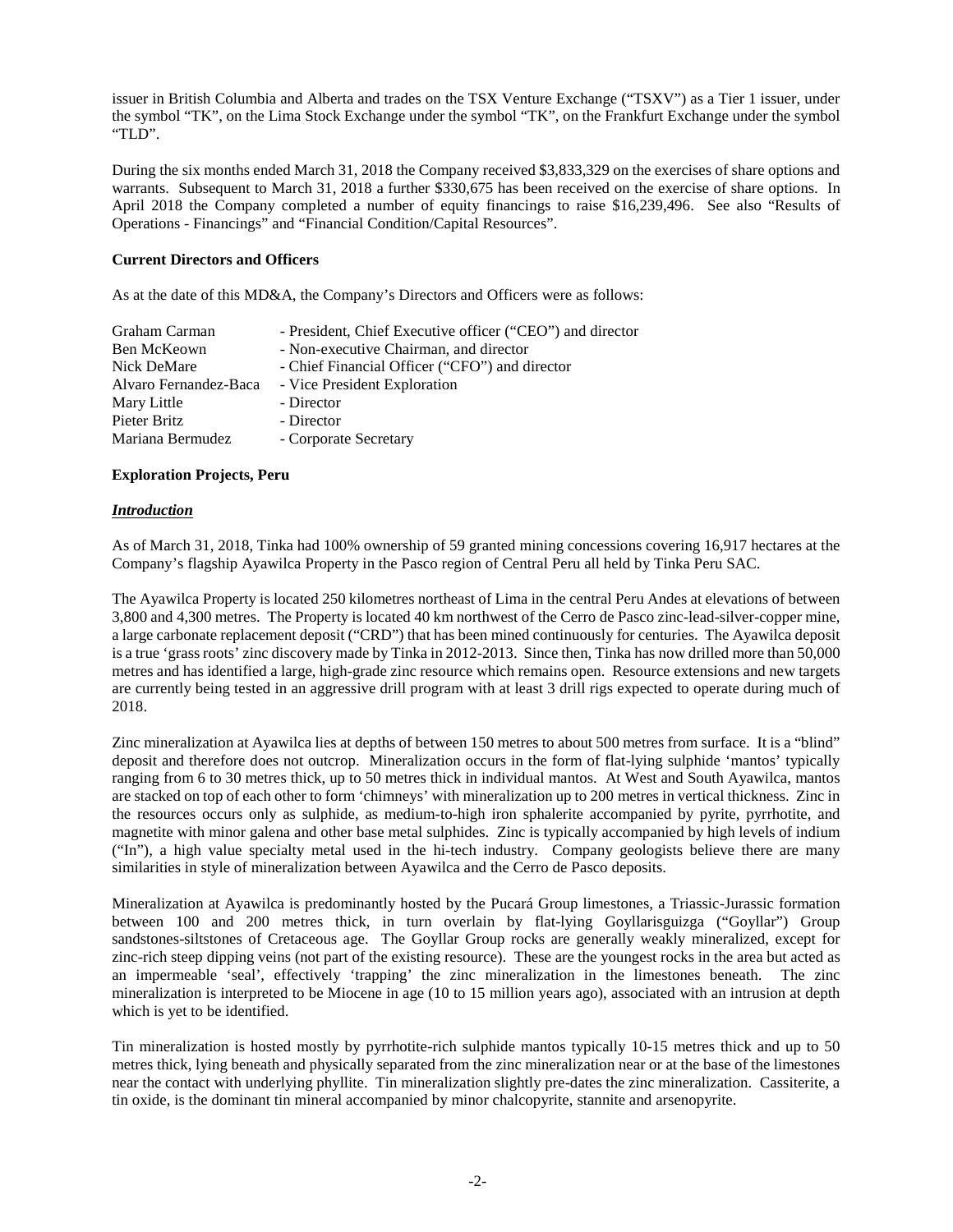The Colquipucro silver resource lies two kilometres north of the Zinc Zone Ayawilca resource, hosted by oxidised Goyllar Group sandstones. Silver mineralization occurs from the surface to a depth of about 80 metres. No drilling has been conducted at Colquipucro since 2014, though holes have been drilled for zinc outside of the silver resource.

## *Mineral Resources*

On December 18, 2017 the Company filed the "Technical Report on the Mineral Resources Estimate for the Ayawilca Property, Department of Pasco, Peru" (the "Ayawilca Update Report"), prepared by Roscoe Postle Associates Inc. ("RPA") in accordance with National Instrument 43-101. The Ayawilca Update Report updated the Ayawilca Mineral Resource estimate using the drill results available to October 10, 2017 (Tables 1 and 2). The updated Mineral Resource estimation is as follows:

- (i) Inferred Zinc Mineral Resource of 42.7 million tonnes grading 6.0 % zinc, 0.2 % lead, 17 g/t silver & 79 g/t indium (7.3 % ZnEq), including:
	- 5.6 billion pounds of zinc;
	- 3.4 tonnes of indium;
	- 23.3 million ounces of silver; and
	- 209 million pounds of lead.
- (ii) Inferred Tin Mineral Resource of 10.5 million tonnes grading 0.63 % tin, 0.23 % copper,  $\&$  12 g/t silver (0.70) % SnEq), including:
	- 145 million pounds of tin;
	- 53 million pounds of copper; and
	- 4.2 million ounces of silver.
- (iii) No change to the Colquipucro Silver resource since the 2015 resource estimation.

| (As of October 10, 2017) |  |
|--------------------------|--|
|--------------------------|--|

| Zone         | <b>Tonnage</b><br>(Mt) | $\mathbf{ZnEq}$<br>$\frac{1}{2}$ | Zn<br>$(\%)$ | Pb<br>(%) | In<br>(g/t) | Ag<br>(g/t) | Zn<br>(Mlb) | Pb<br>(Mlb) | In<br>(kg) | Ag<br>(Moz) |
|--------------|------------------------|----------------------------------|--------------|-----------|-------------|-------------|-------------|-------------|------------|-------------|
| West         | 9.0                    | 7.2                              | 6.1          | 0.2       | 64          | 14          | .206        | 37          | 577        | 4.0         |
| Central      | 13.0                   | 5.7                              | 4.7          | 0.3       | 54          | 13          | 1,338       | 77          | 704        | 5.4         |
| East         | 7.5                    | 6.2                              | 5.1          | 0.2       | 69          | 13          | 846         | 34          | 519        | 3.1         |
| South        | 13.3                   | 9.5                              | 7.6          | 0.2       | 118         | 25          | 2,228       | 61          | 1,561      | 10.6        |
| <b>Total</b> | 42.7                   | 7.3                              | 6.0          | 0.2       | 79          | 17          | 5,617       | 209         | 3,361      | 23.1        |

Notes:

- 1. CIM definitions were followed for Mineral Resources.
- 2. Mineral Resources are reported above a cut-off NSR value of US\$55 per tonne.
- 3. The NSR value was based on estimated metallurgical recoveries, assumed metal prices and smelter terms, which include payable factors, treatment charges, penalties, and refining charges. Metal price assumptions were: US\$1.15/lb Zn, US\$300/kg In, US\$18/oz Ag, and US\$1.10/lb Pb. Metal recovery assumptions were: 90% Zn, 75% In, 60% Ag, and 75% Pb. The NSR value for each block was calculated using the following NSR factors: US\$15.34 per % Zn, US\$6.15 per % Pb, US\$0.18 per gram In, and US\$0.27 per gram Ag.
- 4. The NSR value was calculated using the following formula:  $NSR =$  $[Zn(\%)^*US$15.34+Pb(\%)^*US$6.15+In(g/t)*US$0.18+Ag(g/t)*$

US\$0.27] 5. The ZnEq value was calculated using the following formula:

ZnEq = NSR/US\$15.34



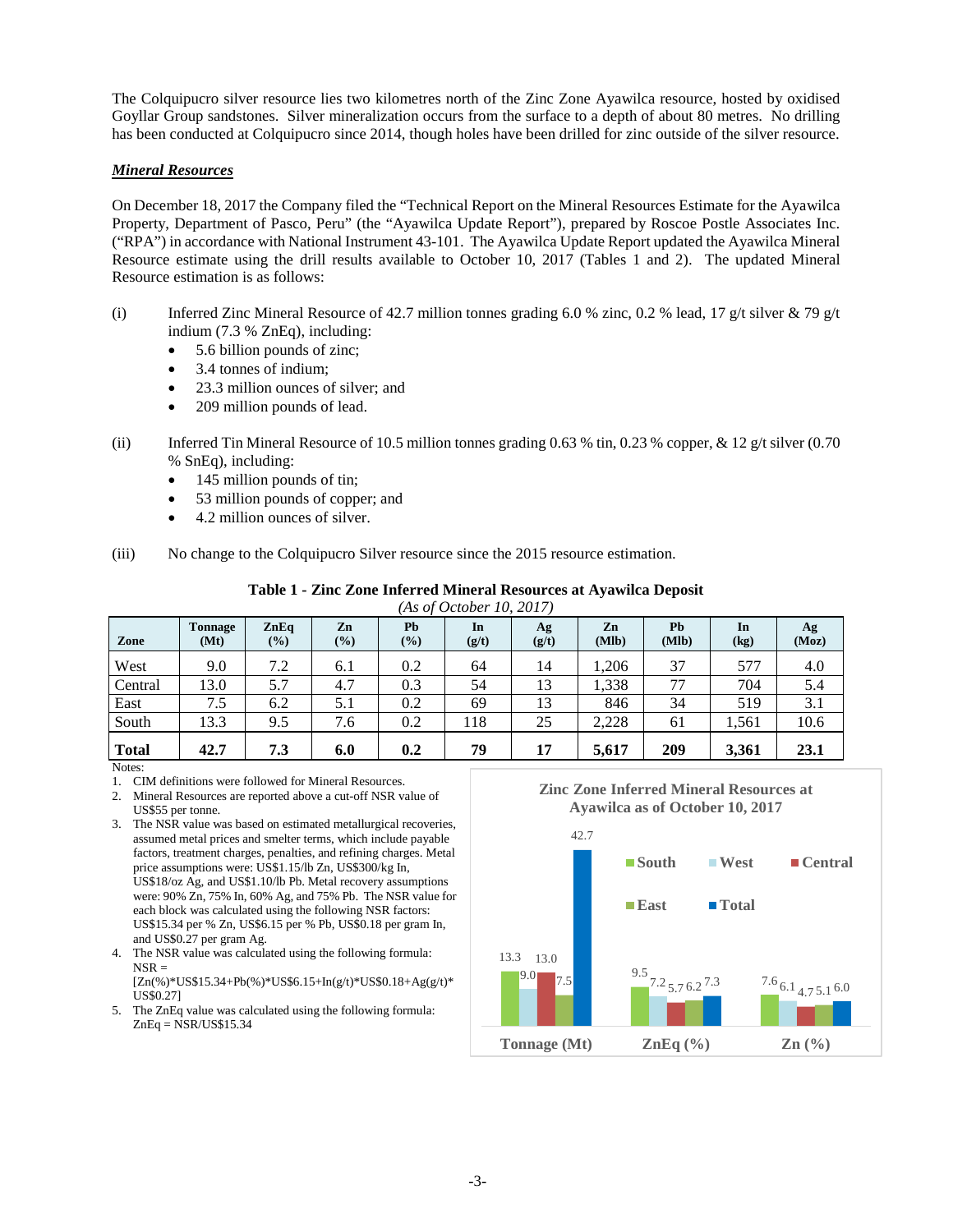|                  | <b>Tonnage</b> | <b>SnEq</b> | Sn    | Сu   | Ag                      | Sn    | Cu       | Ag    |
|------------------|----------------|-------------|-------|------|-------------------------|-------|----------|-------|
|                  | (Mt)           | $(\%f)$     | (9/0) | (%)  | (g/t)                   | (Mlb) | (Mlb)    | (Moz) |
| <b>Tin Zones</b> | 10.5           | 0.70        | 0.63  | 0.23 | $\mathbf{\Lambda}$<br>ᆂ | 145   | E٦<br>33 | 4.2   |

## **Table 2 - Tin Zone Inferred Mineral Resources at Ayawilca**

*(As of October 10, 2017)*

**Notes:**

1. CIM definitions were followed for Mineral Resources.

- 2. Mineral Resources are reported above a cut-off grade of US\$55 per tonne NSR value.
- 3. The NSR grade was based on estimated metallurgical recoveries, assumed metal prices and smelter terms, which include payable factors, treatment charges, penalties, and refining charges. Metal price assumptions were: US\$9.50/lb Sn, US\$3/lb Cu, and US\$18/oz Ag. Metal recovery assumptions were: 86% Sn, 75% Cu, and 60% Ag. The NSR value for each block was calculated using the following NSR factors: US\$164.53 per % Sn, US\$39.95 per % Cu, and US\$0.27 per gram Ag.
- 4. The NSR value was calculated using the following formula:  $USSNSR = [Sn(\%) * US$164.53 + Cu(\%) * US$39.95 + Ag(g/t)*US$0.27].$

5. The SnEq value was calculated using the following formula:  $SnEq = NSR/US$164.53$ 

The Mineral Resource estimate for the Colquipucro silver oxide deposit (Indicated Mineral Resource of 7.4 Mt at a grade of 60 g/t Ag for 14.3 Moz Ag and Inferred Mineral Resource of 8.5 Mt at a grade of 48 g/t Ag for 13.2 Moz Ag, using US\$ 15/t cut-off and a metal price of \$ 24/oz Ag) remains unchanged from the February 26, 2015 news release.

**Qualified Person - Mineral Resources:** The Mineral Resources have been estimated by Mr. David Ross, P.Geo., an employee of RPA and independent of Tinka. By virtue of his education and relevant experience, Mr. Ross is a "Qualified Person" for the purpose of National Instrument 43-101. The Mineral Resources have been classified in accordance with CIM Definition Standards for Mineral Resources and Mineral Reserves (May, 2014).

## **Recent Results and 2018 Planned Work Program**

Following the recent equity financings which have raised the Company approximately \$16,240,000, Tinka is now fully funded to execute its ambitious exploration programs for the next 18 months, which are designed to advance and de-risk the Ayawilca project. Tinka is continuing to explore for additional mineralization to add zinc resources at Ayawilca during 2018, with approximately 15,000 metres of drilling planned until August 2018. Three drill rigs are currently operating at the Property, currently testing extensions of the West Ayawilca resource area, and Zone 3 (Zone 3 is a new area with no current zinc mineral resources). Hole A18-114, a recent step-out hole approximately 110 metres northwest of the West Ayawilca zinc resource, intersected two high-grade zinc intervals in an area previously untested. See recent results highlighted below.

Follow-up drilling is underway to test further extensions of the recent high-grade mineralization discovered at West Ayawilca. Other holes are planned to test the possible connection of mineralization between West and Central Ayawilca. New areas to be drilled during the next quarter include Zone 3 and the Valley area, while deep holes are also planned to tests repetitions of the high-grade zinc mineralization underneath South Ayawilca.

A Preliminary Economic Assessment ("PEA") is planned for commencement during the second half of 2018. Metallurgical test work for the PEA on the zinc mineralization is already well advanced, with results expected during the second quarter of 2018.

## *2018 Drill Highlights*

## Hole A18-114 (West Ayawilca):

- 19.3 metres at 9.2 % zinc, 0.2 % lead & 19 g/t silver from 300.0 metres depth, *including*
	- 4.0 metres at 16.2 % zinc, 0.2 % lead  $& 26$  g/t silver from 300.0 metres depth; and
	- 14.4 metres at 12.8 % zinc, 1.9 % lead, 140 g/t silver & 98 g/t indium from 351.4 metres depth, *including*
		- 2.0 metres at 11.8 % zinc, 12.1 % lead, 837 g/t silver & 292 g/t indium from 352.3 metres depth, and
		- 1.4 metres at 29.2 % zinc, 0.4 % lead, 58 g/t silver & 24 g/t indium from 357.0 metres depth, and
		- 4.6 metres at 16.8 % zinc, 0.1 % lead, 15 g/t silver and 26 g/t indium from 361.2 metres depth.

## Hole A18-111 (Zone 3):

- 5.0 metres at 20.2 % zinc, 0.3 % lead, 74 g/t silver & 420 g/t indium from 173.8 metres depth; and.
- 1.3 metres at 6.5 % zinc  $\&$  0.3 % lead from 278.2 metres depth.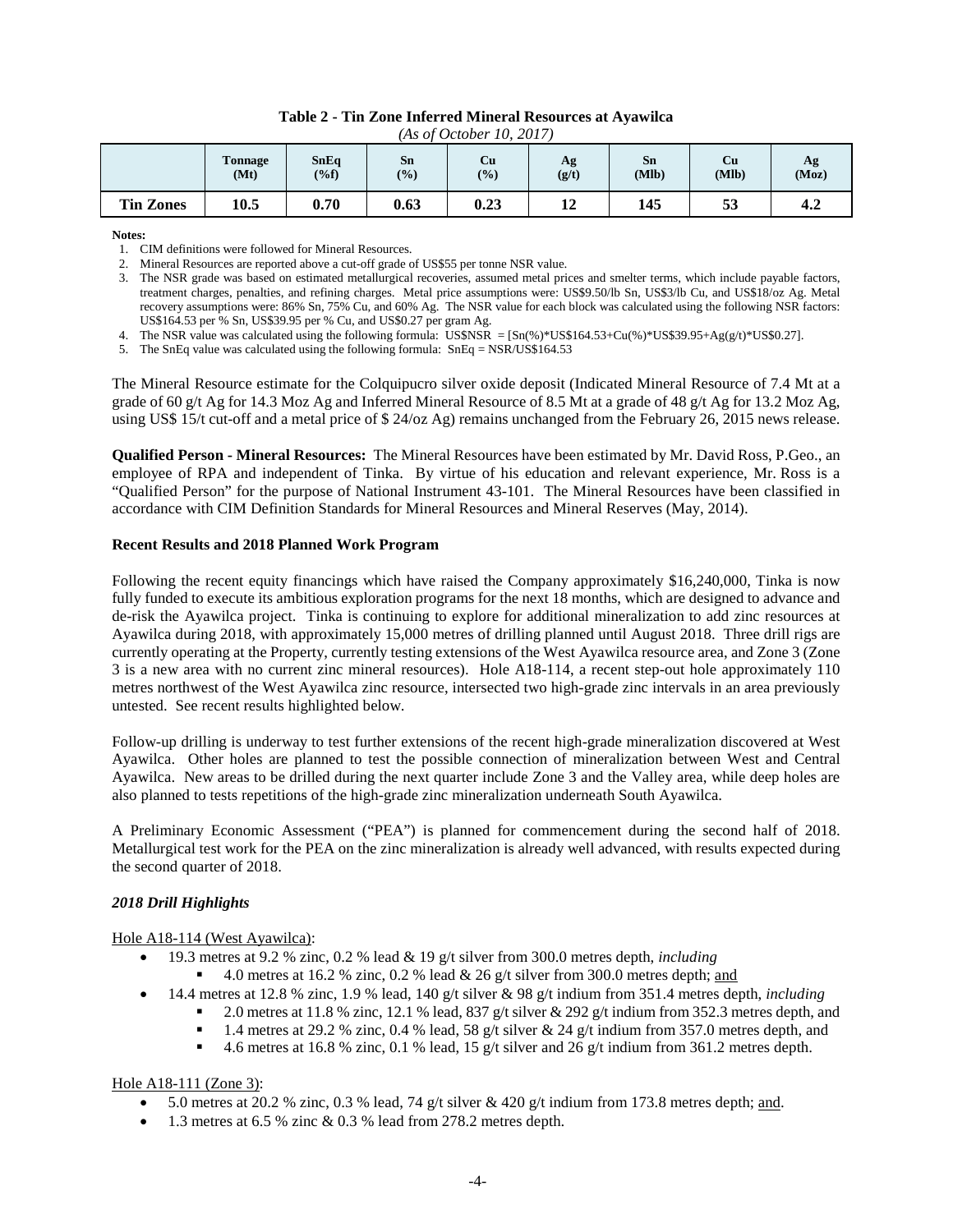Hole A18-110 (Zone 3):

- 3.8 metres at 3.7 % zinc  $\&$  0.3 % lead from 278.2 metres depth; and
- 3.4 metres at 4.8 % zinc  $& 48$  g/t indium from 322.6 metres depth; and
- 12.1 metres at 4.9 % zinc  $& 212$  g/t indium from 372.7 metres depth; and
- 6.0 metres at 5.6 % zinc & 50  $g/t$  indium from 436.0 metres depth; and
- 4.0 metres at 8.4 % zinc & 126 g/t indium from 454.0 metres depth, *including*
	- 0.5 metres at 41.7 % zinc & 366 g/t indium from 456.2 metres depth.

*Note: True thicknesses of the zinc intersections are estimated to be at least 85% of the downhole thicknesses.*

## **Qualified Person**

The qualified person for the Company's projects, Dr. Graham Carman (FAUSIMM), President and CEO of the Company, has reviewed and approved the technical information in this MD&A.

#### **Selected Financial Data**

The following selected financial information is derived from the unaudited condensed consolidated interim financial statements of the Company.

|                                      | Fiscal 2018                 |                 | Fiscal 2017             |                              |                        |                 | Fiscal 2016             |                        |
|--------------------------------------|-----------------------------|-----------------|-------------------------|------------------------------|------------------------|-----------------|-------------------------|------------------------|
|                                      | <b>Mar. 31</b><br>2018<br>ъ | Dec. 31<br>2017 | <b>Sept. 30</b><br>2017 | <b>Jun. 30</b><br>2017<br>\$ | <b>Mar. 31</b><br>2017 | Dec. 31<br>2016 | <b>Sept. 30</b><br>2016 | <b>Jun. 30</b><br>2016 |
| <b>Operations:</b>                   |                             |                 |                         |                              |                        |                 |                         |                        |
| Revenues                             | Nil                         | Nil             | Nil                     | Nil                          | Nil                    | Nil             | Nil                     | Nil                    |
| <b>Expenses</b>                      | (612, 508)                  | (624,063)       | (747, 935)              | (701, 393)                   | (1, 153, 703)          | (472, 787)      | (283, 858)              | (445, 266)             |
| Other items                          | 48,553                      | 102,748         | (71, 246)               | (129, 336)                   | 28,642                 | 58,920          | (176, 247)              | 9,310                  |
| Net loss and<br>comprehensive loss   | (563, 955)                  | (521, 315)      | (819, 181)              | (830, 729)                   | (1, 125, 061)          | (413, 867)      | (460, 105)              | (435, 956)             |
| Loss per share<br>-basic and diluted | (0.00)                      | (0.00)          | (0.01)                  | (0.00)                       | (0.00)                 | (0.00)          | (0.01)                  | (0.00)                 |
| Dividends per share                  | Nil                         | Nil             | Nil                     | Nil                          | Nil                    | Nil             | Nil                     | Nil                    |
| <b>Balance Sheet:</b>                |                             |                 |                         |                              |                        |                 |                         |                        |
| Working capital                      | 4,426,093                   | 6,529,914       | 5,649,150               | 8,460,307                    | 10,707,494             | 11,580,424      | 1,691,780               | 2,692,830              |
| Total assets                         | 37,909,918                  | 38,192,196      | 35,055,174              | 34,618,538                   | 33,834,964             | 33,871,065      | 23,782,063              | 24,193,242             |
| Total long-term liabilities          | Nil                         | Nil             | Nil                     | Nil                          | Nil                    | Nil             | Nil                     | Nil                    |

## **Results of Operations**

*Three Months Ended March 31, 2018 Compared to Three Months Ended December 31, 2017*

During the three months ended March 31, 2018 (the "Q2") the Company reported a net loss of \$563,955 compared to a net loss of \$521,315 for the three months ended December 31, 2017 (the "Q1"), an increase in loss of \$42,640. The increase in loss is mainly attributed to:

- (i) during Q2 the Company recorded \$87,529 (Q1 \$nil) on vested options granted in previous fiscal years;
- (ii) a \$57,071 decrease in salaries, wages and benefits, from \$113,290 during Q1 to \$56,219 during Q2. The decrease is primarily attributed to paying statutory bonuses to employees in Peru in December 2017;
- (iii) during Q2 the Company recorded a foreign exchange gain of \$25,214, a decrease of \$56,316 compared to the foreign exchange gain of \$81,530 in Q1. The overall foreign exchange gain for the 2018 period arose from the continued depreciation of the Canadian Dollar compared to the US Dollar and Peruvian Soles;
- (iv) legal fees decreased by \$40,537 in Q2 to \$21,614 (Q1 \$62,151). The Q1 fees were significantly higher as a direct result of listing the Company's common shares on the Lima Stock Exchange; and
- (v) a \$38,760 decrease in audit fees in Q2 compared to Q1 as there were no audit services incurred in the current period.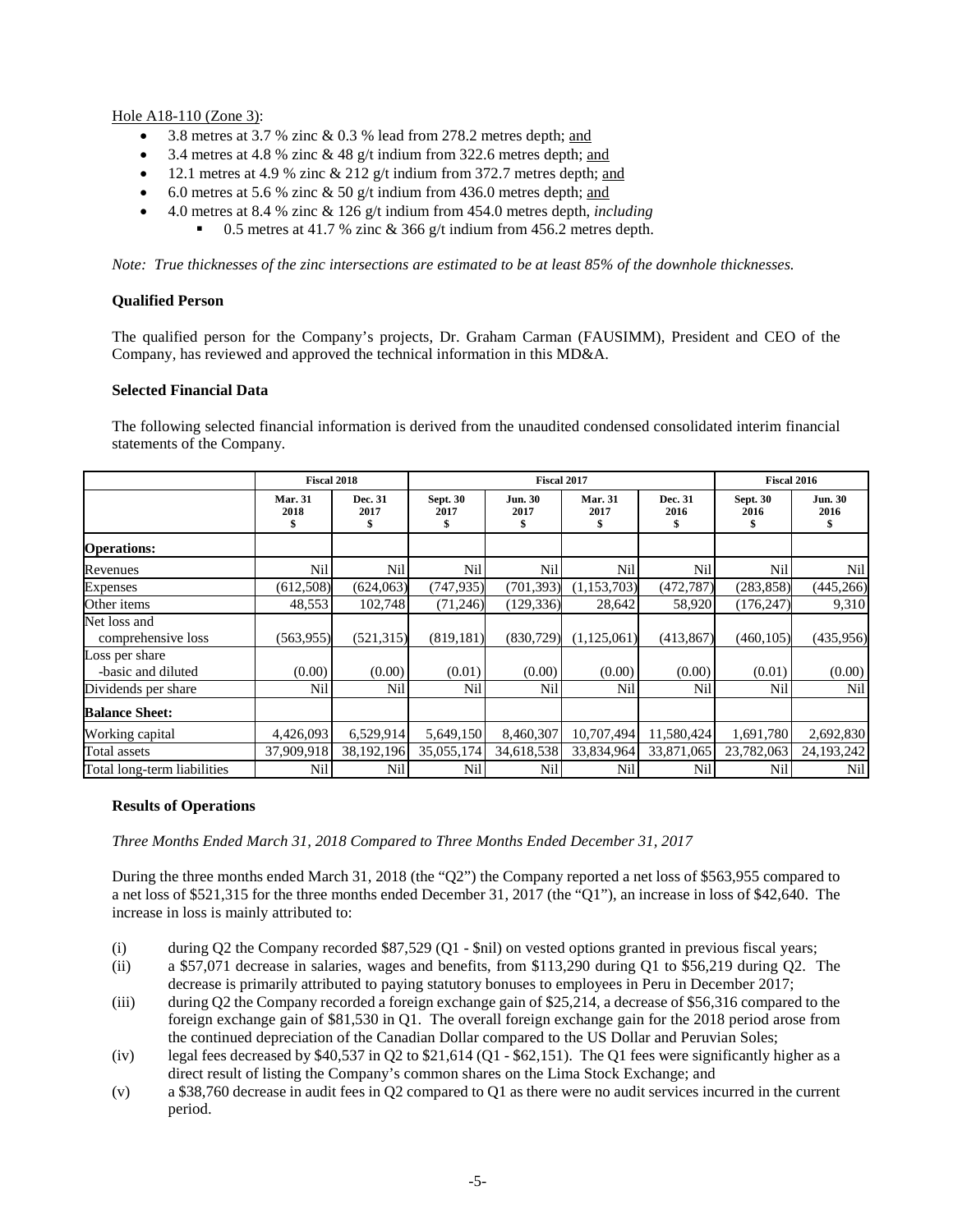*Six Months Ended March 31, 2018 Compared to Six Months Ended March 31, 2017*

During the six months ended March 31, 2018 (the "2018 period"), the Company reported a net loss of \$1,085,270, compared to a net loss of \$1,538,928 for the six months ended March 31, 2017 (the "2017 period"). The decrease in loss during the 2018 period is mainly attributed to the following expenses:

- (i) the Company recognized share-based compensation of \$87,529 (2017 \$793,530) on the granting and vesting of share options. During the 2018 period the Company recorded \$87,529 (2017 - \$28,585) on vested options and an additional \$nil (2017 - \$764,945) on the granting of nil (2017 - 5,618,750) share options;
- (ii) legal fees increased by \$64,763 in the 2018 period to \$83,765 (2017 \$19,002). The current period fees were mainly related to the listing of the Company's common shares on the Lima Stock Exchange, whereas legal services provided in 2017 were primarily attributed to corporate general matters;
- (iii) during the 2018 period the Company recorded a foreign exchange gain of \$106,744 (2017 \$46,100), an increase of \$60,644 compared to 2017. The increase in foreign exchange gain for the 2018 period arose from the depreciation of the Canadian Dollar compared to the US Dollar and Peruvian Soles.;
- (iv) a \$51,196 increase in investment conferences, from \$28,815 during the 2017 period to \$80,011 during the 2018 period. The increase is primarily attributed to the Company participating in more investment conferences in Europe and North America;
- (v) incurred regulatory fees of \$54,089 (2017 \$6,252) representing a \$47,837 increase compared to 2017. The increase was primarily related to \$31,008 in filing fees associated with the Company's prospectus;
- (vi) a \$33,065 increase in general exploration, from \$36,052 during the 2017 period to \$69,117 in the 2018 period;
- (vii) travel expenses of \$145,091 (2017 \$112,638) were primarily incurred by management to review exploration activities in Peru, meet with investors to raise capital and attend investment conferences to raise awareness of the Company's Peruvian exploration plans;
- (viii) a \$30,004 increase in management fees, from \$110,000 during the 2017 period to \$140,004 in the 2018 period. On June 1, 2017 the annual remuneration to Dr. Carman, the President and CEO of the Company, was increased from \$220,000 to \$280,000. Dr. Carman's workload and responsibilities expanded in correlation with the exploration efforts of the Company's Peruvian properties and financing requirements. See Related Party Disclosure;
- (ix) a \$33,175 increase in salaries, wages and benefits, from \$136,334 during the 2017 period to \$169,509 during the 2018 period. The increase is primarily attributed to having more staff in Peru than in 2017; and
- (x) accounting and administration increased \$18,483, from \$32,811 during the 2017 period to \$51,294 during the 2018 period. A total of \$33,800 (2017 - \$20,550) was billed for accounting and administration services provided by Chase Management Ltd. ("Chase") a private company owned by Mr. Nick DeMare, the Chief Financial Officer ("CFO") and director of the Company, and \$17,494 (2017 - \$12,261) was billed for accounting services provided by a third-party accounting firm for ongoing accounting for its Peru subsidiaries.

The Company holds its cash in interest bearing accounts in major financial institutions. Interest income is generated from the deposits and fluctuates primarily with the levels of cash on deposit. During the 2018 period the Company recorded interest income of \$44,557 compared to \$41,462 during the 2017 period, an increase of \$3,095. The increase is due to higher levels of cash held throughout the 2018 period compared to the 2017 period,

The carrying costs of the Company's exploration and evaluation assets are as follows:

|             |                                  | As at March 31, 2018                                 |             | As at September 30, 2017    |                                                |                    |  |
|-------------|----------------------------------|------------------------------------------------------|-------------|-----------------------------|------------------------------------------------|--------------------|--|
|             | <b>Acquisition</b><br>Costs<br>ъ | <b>Deferred</b><br><b>Exploration</b><br>Costs<br>\$ | Total<br>\$ | <b>Acquisition</b><br>Costs | <b>Deferred</b><br><b>Exploration</b><br>Costs | <b>Total</b><br>\$ |  |
| Colquipucro | 338,330                          | 8,018,976                                            | 8.357.306   | 338,330                     | 7,758,030                                      | 8,096,360          |  |
| Ayawilca    | 457.785                          | 21,010,238                                           | 21,468,023  | 457,785                     | 17,754,478                                     | 18,212,263         |  |
| Other       |                                  | 2.960.152                                            | 2,960,152   |                             | 2,554,100                                      | 2,554,100          |  |
|             | 796,115                          | 31,989,366                                           | 32,785,481  | 796,115                     | 28,066,608                                     | 28,862,723         |  |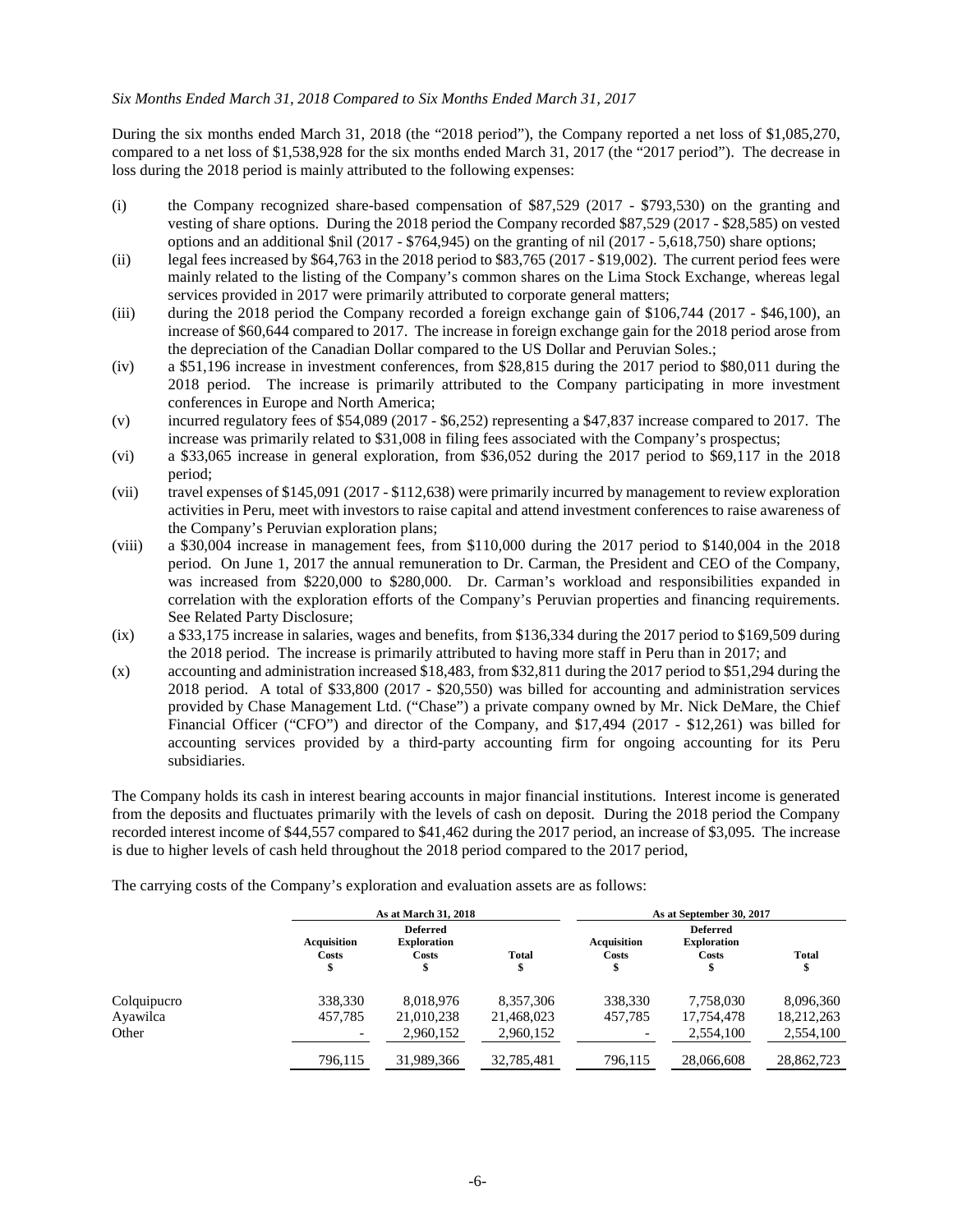Exploration and evaluation activities incurred during the six months ended March 31, 2018 and fiscal 2017 are as follows:

|                                      | Colquipucro<br>\$        | Ayawilca<br>\$ | Other<br>\$ | <b>Total</b><br>\$ |
|--------------------------------------|--------------------------|----------------|-------------|--------------------|
| <b>Balance at September 30, 2016</b> | 7,766,324                | 11,963,945     | 2,194,742   | 21,925,011         |
| <b>Exploration costs</b>             |                          |                |             |                    |
| Camp costs                           | 3,833                    | 720,133        |             | 723,966            |
| Community relations                  | 185,540                  | 596,283        |             | 781,823            |
| Depreciation                         |                          | 3,519          |             | 3,519              |
| Drilling                             | 59,663                   | 4,112,161      |             | 4,171,824          |
| Environmental                        | 46,043                   | 282,271        |             | 328,314            |
| Geological                           | 20,676                   | 293,251        |             | 313,927            |
| Geophysics                           | 5,355                    | 6,032          |             | 11,387             |
| Metallurgical test work              |                          | 75,977         |             | 75,977             |
| Software and database management     | 8,926                    | 8,925          |             | 17,851             |
| Topography                           |                          | 2,069          |             | 2,069              |
| VAT incurred                         |                          |                | 798,412     | 798,412            |
| VAT recovered                        |                          |                | (373, 150)  | (373, 150)         |
|                                      | 330,036                  | 6,100,621      | 425,262     | 6,855,919          |
| <b>Acquisition costs</b>             |                          |                |             |                    |
| Concession payments                  |                          | 147,697        |             | 147,697            |
| <b>Impairment</b>                    |                          |                | (65,904)    | (65,904)           |
| <b>Balance at September 30, 2017</b> | 8,096,360                | 18,212,263     | 2,554,100   | 28,862,723         |
| <b>Exploration costs</b>             |                          |                |             |                    |
| Assays                               |                          | 7,180          |             | 7,180              |
| Camp costs                           |                          | 474,003        |             | 474,003            |
| Community relations                  | 120,724                  | 831,866        |             | 952,590            |
| Consulting                           | 70,216                   | 72,758         |             | 142,974            |
| Depreciation                         |                          | 2,382          |             | 2,382              |
| Drilling                             |                          | 1,490,856      |             | 1,490,856          |
| Environmental                        | 22,338                   | 125,417        |             | 147,755            |
| Geological                           |                          | 176,381        |             | 176,381            |
| Land access                          | 39,479                   | 15,788         |             | 55,267             |
| Metallurgical                        |                          | 48,975         |             | 48,975             |
| Software and database management     | 8,189                    | 8,189          |             | 16,378             |
| Topography                           |                          | 1,965          |             | 1,965              |
| VAT incurred                         | $\overline{\phantom{a}}$ |                | 406,052     | 406,052            |
|                                      | 260,946                  | 3,255,760      | 406,052     | 3,922,758          |
| <b>Balance at March 31, 2018</b>     | 8,357,306                | 21,468,023     | 2,960,152   | 32,785,481         |

During the 2017 period the Company was primarily focused on negotiating access agreements and finalizing its environmental impact assessments. In February 2017 the Company initiated drilling activities at Ayawilca. The drilling program remained active through the remainder of 2017. During the 2018 period the Company incurred a total of \$3,922,758 (2017 - \$1,370,363) for exploration expenditures, comprising \$3,255,760 (2017 - \$1,188,541) on the Ayawilca Project, \$260,946 (2017 - \$69,067) on the Colquipucro Project, and \$406,052 (2017 - \$112,755) for IVA tax in Peru which remains outstanding and is a component of exploration expenditures. See also "Exploration Projects, Peru - Recent Results and 2018 Planned Work Program".

During the 2017 period the Company received a VAT recovery of \$373,150.

#### *Financings*

During the 2018 period the Company issued 12,797,347 common shares for gross proceeds of \$3,833,329 on the exercise of share options and warrants. The Company did not complete any equity financings during the 2018 period. In April 2018 the Company completed a number of equity financings, as described in "Financial Condition / Capital Resources".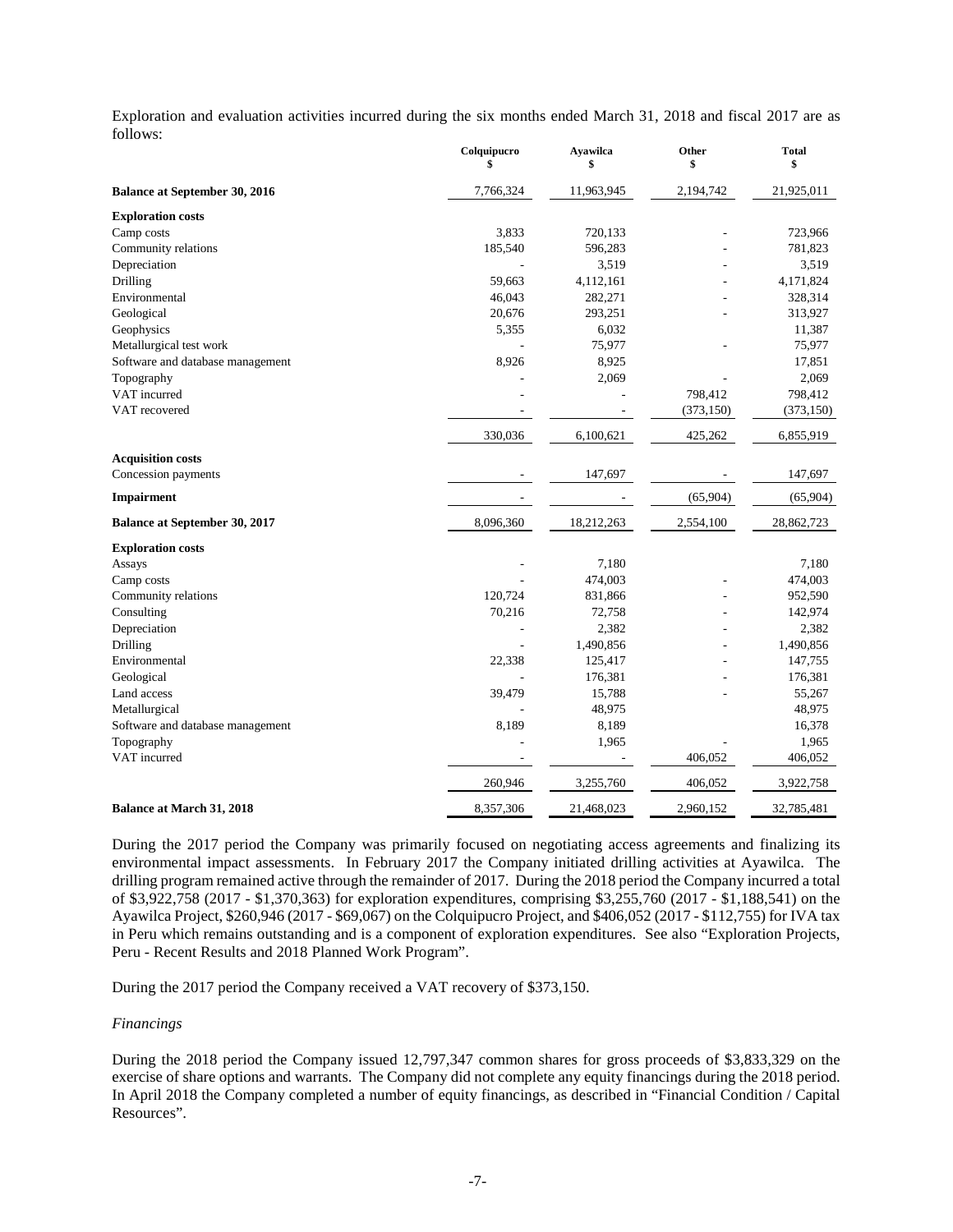During the 2017 period the Company completed a private placement financing and issued a total of 55,000,000 common shares for gross proceeds of \$11,000,000. The Company allocated the net proceeds from the financing to fund the 2017 and 2018 drilling program at the Company's Ayawilca Project in Peru, as well as for other exploration expenditures, corporate purposes and general working capital. In addition, during the 2017 period the Company received \$313,500 from the exercise of share options

## **Financial Condition / Capital Resources**

The Company's ability to continue as a going concern is dependent upon the ability of the Company to obtain the necessary financing to develop properties and to establish future profitable production. To date the Company has not earned significant revenues and is considered to be in the exploration stage. The Company's operations are funded from equity financings which are dependent upon many external factors and may be difficult to impossible to secure or raise when required. As at March 31, 2018 the Company had working capital in the amount of \$4,426,093. Subsequent to March 31, 2018 the Company completed equity financings to raise gross proceeds of \$16,239,496, as follows:

- (i) on April 4, 2018 the Company completed a prospectus offering of 16,790,000 units, at a price of \$0.48 per unit for gross proceeds of \$8,059,200. Each unit comprised one common share and one-half warrant. Each whole warrant entitles the holder to purchase an additional common share at a price of \$0.75 per share until April 4, 2019. The Company paid an agent's fee of \$483,552; and
- (ii) on April 6, 2018 the Company closed on the first tranche of a non-brokered private placement for 12,022,284 units, at a price of \$0.48 per unit for gross proceeds of \$5,770,696. A cash commission of \$39,191 was paid on the first tranche. On April 27, 2018 the Company closed on the second tranche for 5,020,000 units for gross proceeds of \$2,409,600. Each unit comprised one common share and one-half warrant. Each whole warrant entitles the holder to purchase an additional common share at a price of \$0.75 per share for one year from closing.

The Company plans to use the proceeds from the equity financings to fund exploration expenditures at the Ayawilca Project, as well as for other corporate purposes and general working capital.

Subsequent to March 31, 2018 the Company also received \$330,675 on the exercises of share options and warrants. On May 8, 2018 the Company granted 7,244,000 share options which are exercisable at \$0.50 per option until May 8, 2022.

Management considers that the Company has sufficient funds to maintain ongoing corporate overhead and field expenses, complete its current drill program and metallurgical tests on Ayawilca and continue ongoing exploration activities on its existing mineral projects. Exploration activities may change as a result of ongoing results and recommendations or the Company may acquire additional properties which may entail significant exploration commitments. While the Company has been successful in securing financings in the past, there is material uncertainty it will be able to do so in the future.

#### **Off-Balance Sheet Arrangements**

The Company has no off-balance sheet arrangements.

#### **Proposed Transactions**

The Company has no proposed transactions.

#### **Critical Accounting Estimates**

The preparation of financial statements in conformity with IFRS requires management to make estimates and assumptions that affect the reported amounts of assets and liabilities and disclosure of contingent assets and liabilities at the date of the financial statements, and the reported amounts of revenues and expenditures during the reporting period. Examples of significant estimates made by management include estimating the fair values of financial instruments, valuation allowances for deferred income tax assets and assumptions used for share-based compensation. Actual results may differ from those estimates.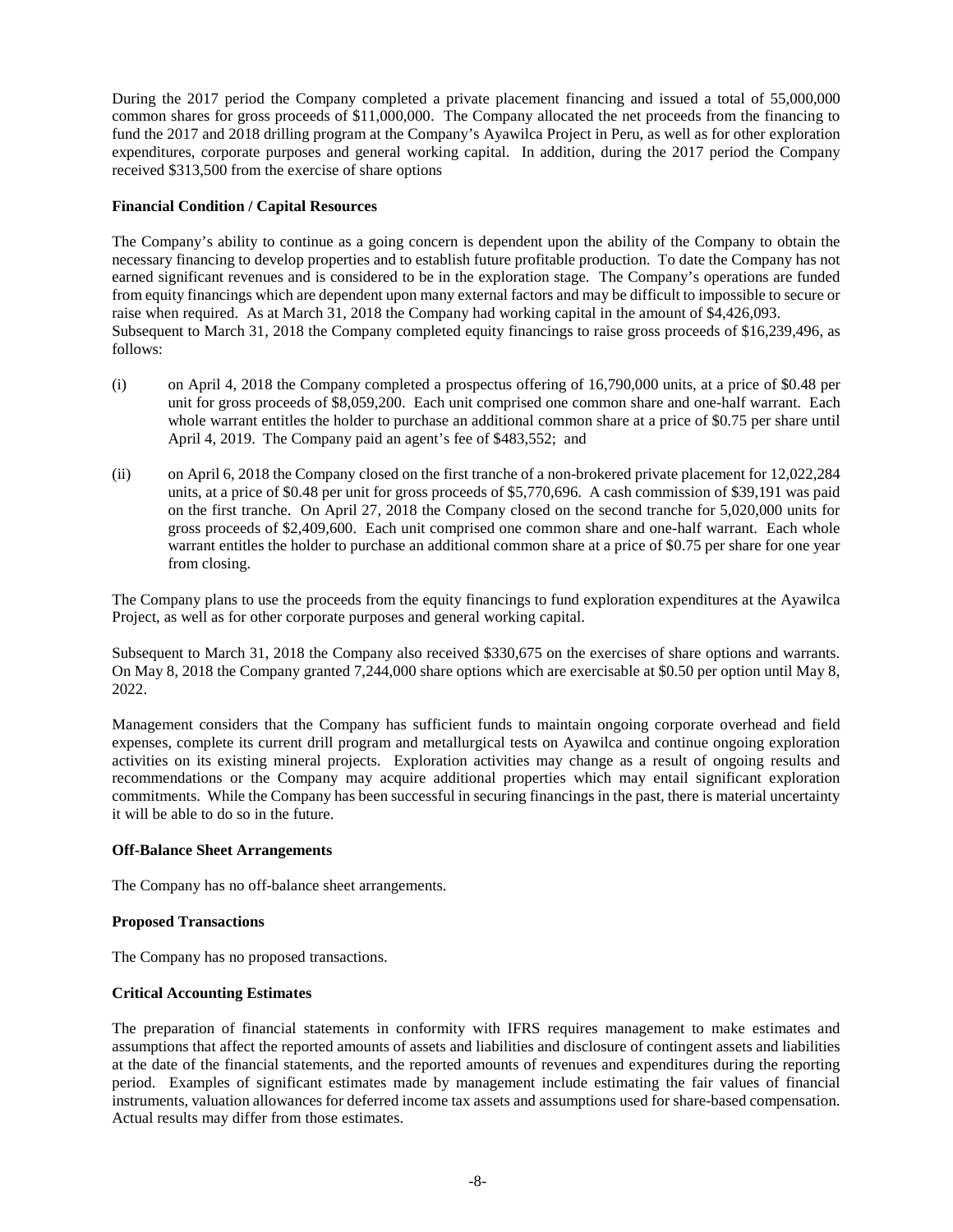A detailed summary of all the Company's significant accounting policies is included in Note 3 to the September 30, 2017 annual consolidated financial statements.

#### **Changes in Accounting Policies**

There are no changes in accounting policies.

#### **Transactions with Related Parties**

A number of key management personnel, or their related parties, hold positions in other entities that result in them having control or significant influence over the financial or operating policies of those entities. Certain of these entities transacted with the Company during the reporting period.

#### (a) *Transactions with Key Management Personnel*

During the 2018 and 2017 periods the Company the following amounts were incurred with respect to the Company's CEO (Dr. Carman), the Company's CFO (Mr. Nick DeMare) and the Company's VP Exploration (Mr. Alvaro Fernandez-Baca) as follows:

|                                               | 2018<br>\$ | 2017<br>\$ |
|-----------------------------------------------|------------|------------|
| Management fees - Dr. Carman                  | 140,004    | 110,000    |
| Professional fees - Mr. DeMare                | 15,000     | 15,000     |
| Professional fees - Mr. Fernandez-Baca        | 78.399     | 108,522    |
| Share-based compensation - Dr. Carman         | 46.548     | 44,057     |
| Share-based compensation - Mr. DeMare         |            | 81,800     |
| Share-based compensation - Mr. Fernandez-Baca | 18,619     | 21,077     |
|                                               | 298,570    | 380,456    |

During the 2018 period the Company expensed \$140,004 (2017 - \$110,000) to management fees, and \$49,678 (2017 - \$57,791) to professional fees and \$65,167 (2017 - \$146,934) for share-based compensation. In addition the Company capitalized \$43,721 (2017 - \$65,731) to exploration and evaluation assets.

#### (b) *Transactions with Other Related Parties*

(i) During the 2018 and 2017 periods the following amounts were incurred for professional services provided by non-management current and former directors of the Company (Mary Little, Ben McKeown, and David Henstridge ) and the Corporate Secretary (Mariana Bermudez):

|                                                                     | 2017<br>\$ | 2016<br>\$ |
|---------------------------------------------------------------------|------------|------------|
| Professional fees - Ms. Little (current director) <sup>(1)</sup>    | 12,000     | 12,000     |
| Professional fees - Mr. McKeown (current director) <sup>(2)</sup>   | 12,000     |            |
| Professional fees - Mr. Henstridge (former director) <sup>(3)</sup> | 3,000      | 12,000     |
| Professional fees - Ms. Bermudez <sup><math>(4)</math></sup>        | 16,800     |            |
| Share-based compensation - Mr. Henstridge                           |            | 81,800     |
| Share-based compensation - Ms. Little                               |            | 81,800     |
| Share-based compensation - Ms. Bermudez                             |            | 56,237     |
|                                                                     | 43,800     | 243,837    |

(1) Appointed on March 23, 2016.

(2) Appointed director on August 17, 2017 and appointed non-executive Chairman on February 14, 2018.

Resigned on November 15, 2017.

(4) Since June 1, 2017, Ms. Bermudez compensation is billed by a private corporation owned by Ms. Bermudez. Prior thereto Ms. Bermudez was employed by Mawson Resources Limited ("Mawson") and her time was allocated to the Company.

As at March 31, 2018, \$12,000 (September 30, 2017 - \$9,000) remained unpaid.